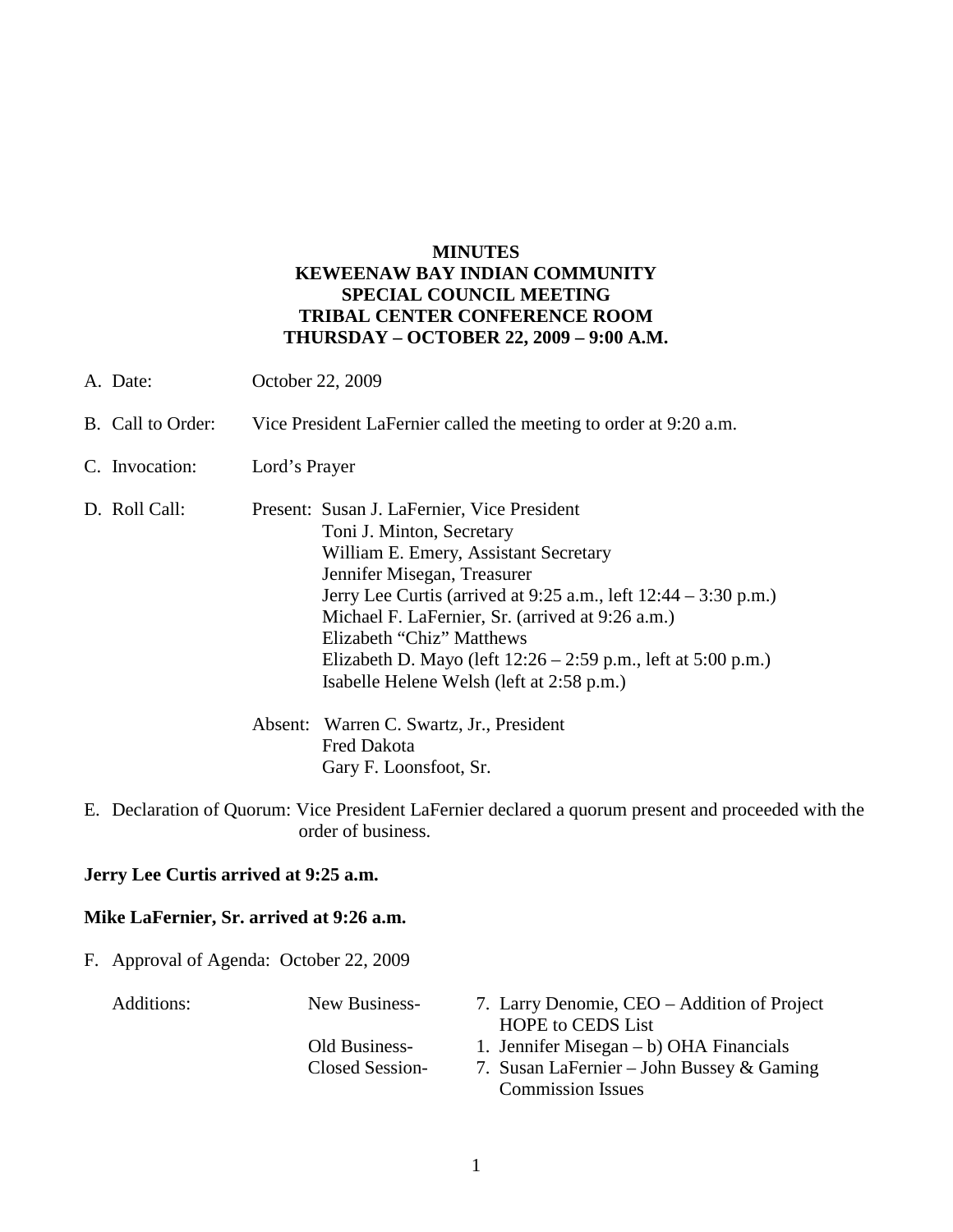**MOTION MADE BY ELIZABETH D. MAYO TO APPROVE THE AGENDA WITH THE ADDITIONS. SUPPORTED BY ELIZABETH "CHIZ" MATTHEWS. SEVEN IN FAVOR (Toni J. Minton, William E. Emery, Jennifer Misegan, Jerry Lee Curtis, Elizabeth "Chiz" Matthews, Elizabeth D. Mayo, Isabelle H. Welsh), OPPOSED - 0, ONE ABSTAINING (Michael F. LaFernier, Sr.), THREE ABSENT (Warren C. Swartz, Jr., Fred Dakota, Gary F. Loonsfoot, Sr.), MOTION CARRIED.**

[Closed Session – 7. Susan LaFernier, Vice President/John Bussey - Gaming Commission Issues]

**MOTION MADE BY ELIZABETH "CHIZ" MATTHEWS TO GO INTO CLOSED SESSION AT 9:29 A.M. SUPPORTED BY WILLIAM E. EMERY. SEVEN IN FAVOR (Toni J. Minton, William E. Emery, Jennifer Misegan, Jerry Lee Curtis, Michael F. LaFernier, Sr., Elizabeth "Chiz" Matthews, Isabelle H. Welsh), ONE OPPOSED (Elizabeth D. Mayo), ABSTAINING - 0, THREE ABSENT (Warren C. Swartz, Jr., Fred Dakota, Gary F. Loonsfoot, Sr.), MOTION CARRIED.**

**MOTION MADE BY JENNIFER MISEGAN TO GO INTO OPEN SESSION AT 10:00 A.M. SUPPORTED BY ELIZABETH "CHIZ" MATTHEWS. EIGHT IN FAVOR (Toni J. Minton, William E. Emery, Jennifer Misegan, Jerry Lee Curtis, Michael F. LaFernier, Sr., Elizabeth "Chiz" Matthews, Elizabeth D. Mayo, Isabelle H. Welsh), OPPOSED - 0, ABSTAINING - 0, THREE ABSENT (Warren C. Swartz, Jr., Fred Dakota, Gary F. Loonsfoot, Sr.), MOTION CARRIED.**

G. For Your Information:

- 1. I.T.C. Head Start and Early Head Start FY08 Annual Report for Review
- 2. Midwest Region Division of Fee to Trust new MOU or extend current MOU by March 30, 2010 for 3 years – Jason Ayres will review
- 3. M.A.S.T. Fall Meeting December 2-3, 2009 Mole Lake Casino Lodge Conference Center
- 4. A copy of the Gaming Commission Minutes from 9/15/09 & 9/29/09
- 5. Letter of Resignation effective January 1, 2010 Dale Shalifoe, Gaming Commissioner
- H. Old Business:
	- 1. Jennifer Misegan
		- a) Schedule 2<sup>nd</sup> Reading Amendments to Gaming Regulatory Proposed Ordinance 2009-04 and Gaming Commission Proposed Ordinance 2009-05

The 2<sup>nd</sup> Reading is scheduled for Thursday, October 29, 2009 at 5:00 p.m. in the Tribal Center Conference Room with a review at 4:00 p.m.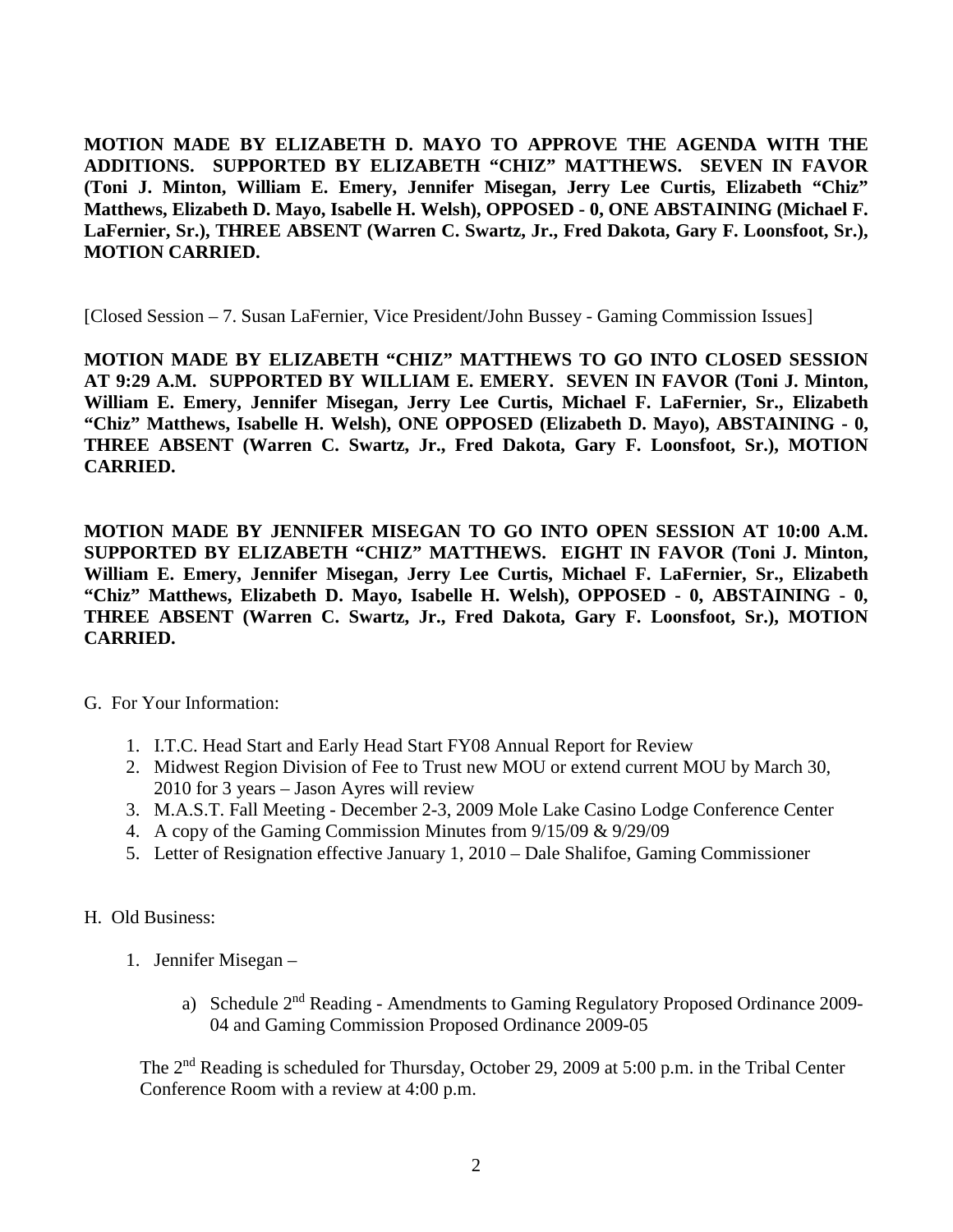b) Ojibwa Housing Authority Financials Request

**MOTION MADE BY JENNIFER MISEGAN TO GET THE MONTHLY FINANCIAL REPORTS FROM OJIBWA HOUSING AUTHORITY AND THEIR BUSINESSES AS SOON AS POSSIBLE. SUPPORTED BY ELIZABETH D. MAYO. SEVEN IN FAVOR (Toni J. Minton, William E. Emery, Jennifer Misegan, Jerry Lee Curtis, Elizabeth "Chiz" Matthews, Elizabeth D. Mayo, Isabelle H. Welsh), OPPOSED - 0, ABSTAINING - 0, FOUR ABSENT (Warren C. Swartz, Jr., Fred Dakota, Michael F. LaFernier, Sr., Gary F. Loonsfoot, Sr.), MOTION CARRIED.**

(Mike LaFernier, Sr. out of the room)

I. New Business:

1. Arlan Friisvall, Maintenance – 2010 Ford F250 4x4 Plow Truck Bids (3)

**MOTION MADE BY JENNIFER MISEGAN TO APPROVE THE BID FROM BIG VALLEY FORD IN THE AMOUNT OF \$24,938.00 FOR THE MAINTENANCE PLOW TRUCK. SUPPORTED BY WILLIAM E. EMERY. EIGHT IN FAVOR (Toni J. Minton, William E. Emery, Jennifer Misegan, Jerry Lee Curtis, Michael F. LaFernier, Sr., Elizabeth "Chiz" Matthews, Elizabeth D. Mayo, Isabelle H. Welsh), OPPOSED - 0, ABSTAINING - 0, THREE ABSENT (Warren C. Swartz, Jr., Fred Dakota, Gary F. Loonsfoot, Sr.), MOTION CARRIED.**

- 2. Jason Ayres, Realty Officer
	- a) Real Estate Office Truck Bids (6)

**MOTION MADE BY ELIZABETH D. MAYO TO APPROVE THE BID FROM BIG VALLEY FORD IN THE AMOUNT OF \$18,305.00 FOR A 2010 FORD RANGER XLT SUPERCAB 4X4 TO BE PURCHASED FROM THE GENERAL FUND AND TO BE LEASED TO THE BIA. SUPPORTED BY MICHAEL F. LAFERNIER, SR. EIGHT IN FAVOR (Toni J. Minton, William E. Emery, Jennifer Misegan, Jerry Lee Curtis, Michael F. LaFernier, Sr., Elizabeth "Chiz" Matthews, Elizabeth D. Mayo, Isabelle H. Welsh), OPPOSED - 0, ABSTAINING - 0, THREE ABSENT (Warren C. Swartz, Jr., Fred Dakota, Gary F. Loonsfoot, Sr.), MOTION CARRIED.**

b) Graphtec Scanner Bids (3)

**MOTION MADE BY ELIZABETH D. MAYO TO APPROVE THE PURCHASE OF A SCANNER FOR THE REALTY DEPARTMENT TO BE PAID OUT OF THE ANA LAND USE GRANT FROM PALISADES RESEARCH IN THE AMOUNT OF \$11,895.00. SUPPORTED BY JERRY LEE CURTIS. EIGHT IN FAVOR (Toni J. Minton, William E. Emery, Jennifer Misegan, Jerry Lee Curtis, Michael F. LaFernier, Sr., Elizabeth "Chiz" Matthews, Elizabeth D. Mayo, Isabelle H. Welsh), OPPOSED - 0, ABSTAINING - 0, THREE ABSENT (Warren C. Swartz, Jr., Fred Dakota, Gary F. Loonsfoot, Sr.), MOTION CARRIED.**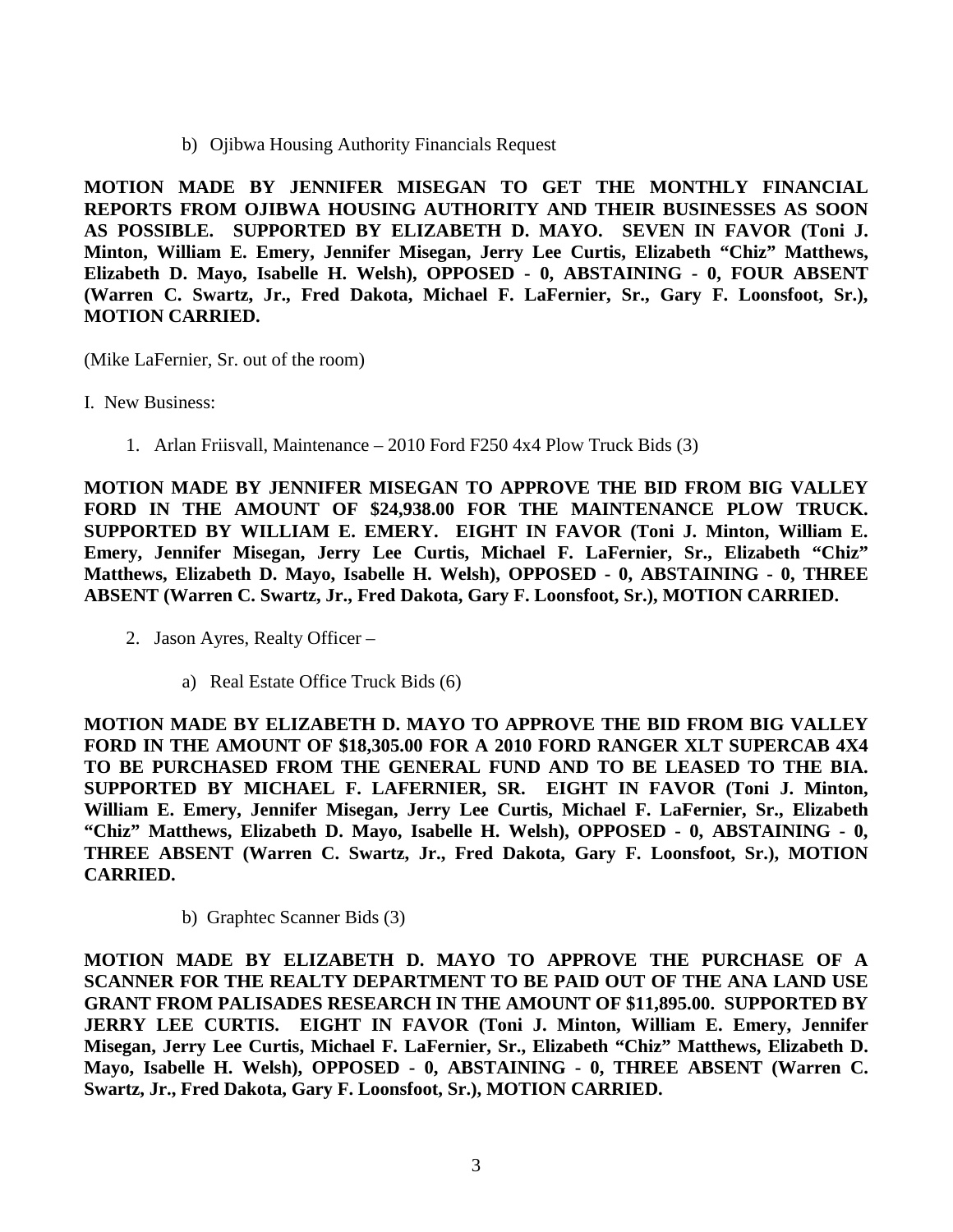**Break: 10:38 – 10:50 a.m.**

3. Robin Chosa, TERO – AmeriCorps Planning Grant

**MOTION MADE BY ELIZABETH D. MAYO TO APPROVE THE TERO OFFICE TO MOVE FORWARD WITH APPLYING FOR THE AMERICORPS PLANNING GRANT. SUPPORTED BY MICHAEL F. LAFERNIER, SR. SEVEN IN FAVOR (Toni J. Minton, William E. Emery, Jerry Lee Curtis, Michael F. LaFernier, Sr., Elizabeth "Chiz" Matthews, Elizabeth D. Mayo, Isabelle H. Welsh), OPPOSED - 0, ABSTAINING - 0, FOUR ABSENT (Warren C. Swartz, Jr., Jennifer Misegan, Fred Dakota, Gary F. Loonsfoot, Sr.), MOTION CARRIED.**

(Jennifer Misegan out of the room)

- 4. Todd Warner, NRD
	- a) U.S. Geological Survey Joint Funding Agreement FY2010 Yellow Dog Plains (3) Stream Gauges on the Salmon-Trout and Yellow Dog Rivers – KBIC \$45,280.00 – USGS \$15,000.00

**MOTION MADE BY MICHAEL F. LAFERNIER, SR. TO APPROVE THE THREE STREAM GAUGES WITH THE U.S. DEPARTMENT OF INTERIOR U.S. GEOLOGICAL SURVEY JOINT FUNDING AGREEMENT FOR WATER RESOURCES INVESTIGATIONS. SUPPORTED BY TONI J. MINTON. EIGHT IN FAVOR (Toni J. Minton, William E. Emery, Jennifer Misegan, Jerry Lee Curtis, Michael F. LaFernier, Sr., Elizabeth "Chiz" Matthews, Elizabeth D. Mayo, Isabelle H. Welsh), OPPOSED - 0, ABSTAINING - 0, THREE ABSENT (Warren C. Swartz, Jr., Fred Dakota, Gary F. Loonsfoot, Sr.), MOTION CARRIED.**

> b) U.S. Fish and Wildlife Service – Reimbursable Agreement – Fish Health Inspection 3 year Agreement 2010-2012

**MOTION MADE BY WILLIAM E. EMERY TO APPROVE \$2,685.00 PER YEAR FOR THREE YEARS FOR THE REIMBURSABLE AGREEMENT BETWEEN THE U.S. FISH AND WILDLIFE SERVICES DEPARTMENT OF THE INTERIOR AND KBIC. SUPPORTED BY MICHAEL F. LAFERNIER, SR. EIGHT IN FAVOR (Toni J. Minton, William E. Emery, Jennifer Misegan, Jerry Lee Curtis, Michael F. LaFernier, Sr., Elizabeth "Chiz" Matthews, Elizabeth D. Mayo, Isabelle H. Welsh), OPPOSED - 0, ABSTAINING - 0, THREE ABSENT (Warren C. Swartz, Jr., Fred Dakota, Gary F. Loonsfoot, Sr.), MOTION CARRIED.**

- c) Michigan Technological University Sand Point Wetland Restoration Research Proposal to restore Native Wetland vegetation at Sand Point Pond - Council consensus was to approve the proposal.
- J. Closed Session:
	- 1. Judy Heath, Social Services Director Title IV-E Consultant Agreement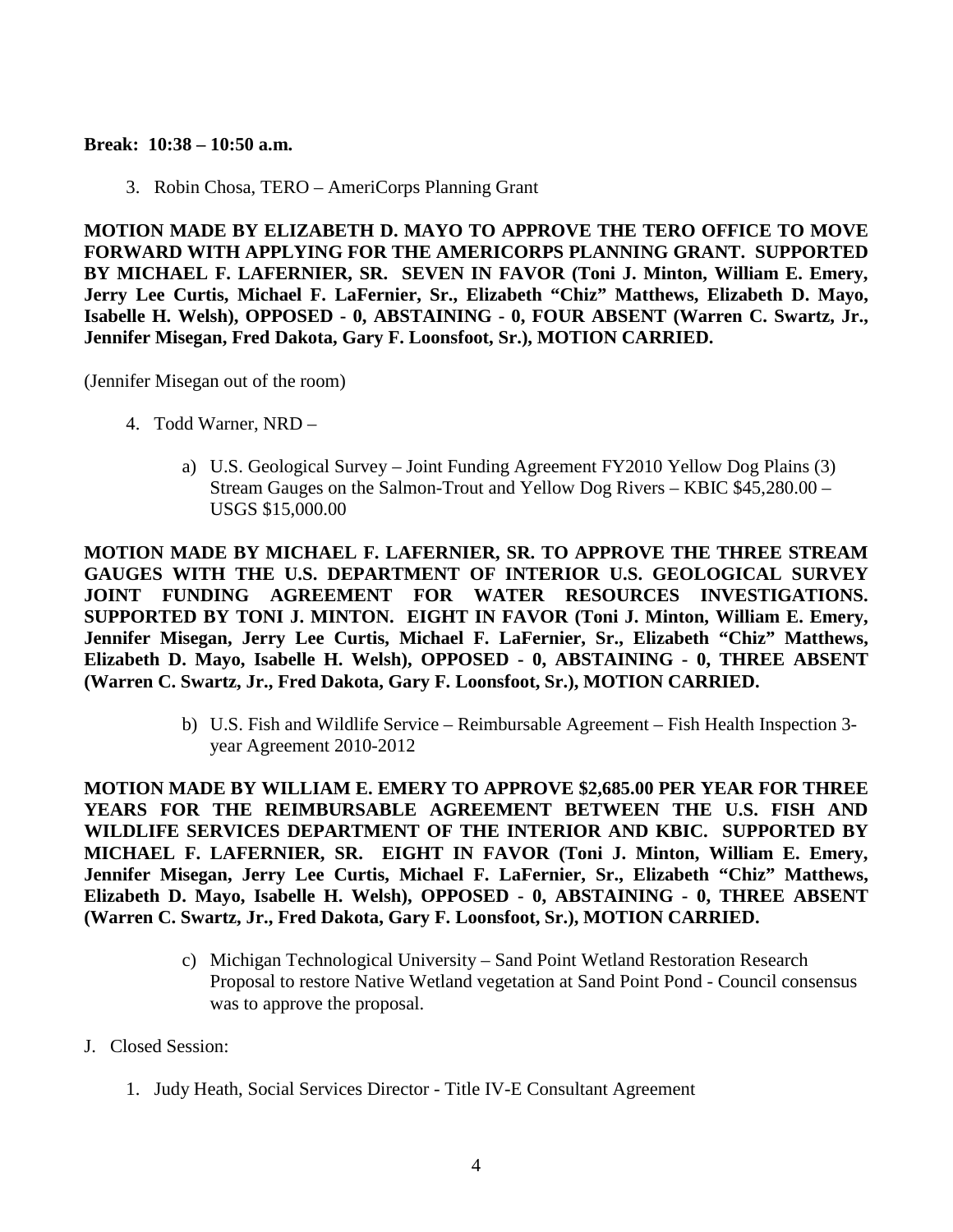- 2. Deve Sever, Radio Station Manager Mark Pruchniewski Services Agreement
- 3. Gregg Nominelli, Economic Developer
	- a) Olympic Steel Lease
	- b) Net/Comm Proposal
- 4. John Baker, Attorney
- 5. Jennifer Misegan, Treasurer Small Business Guarantee Loan Program
- 6. Larry J. Denomie III, CEO

**MOTION MADE BY MICHAEL F. LAFERNIER, SR. TO GO INTO CLOSED SESSION AT 11:14 A.M. SUPPORTED BY WILLIAM E. EMERY. SEVEN IN FAVOR (Toni J. Minton, William E. Emery, Jennifer Misegan, Jerry Lee Curtis, Michael F. LaFernier, Sr., Elizabeth "Chiz" Matthews, Isabelle H. Welsh), ONE OPPOSED (Elizabeth D. Mayo), ABSTAINING - 0, THREE ABSENT (Warren C. Swartz, Jr., Fred Dakota, Gary F. Loonsfoot, Sr.), MOTION CARRIED.**

**Elizabeth Mayo left at 12:26 p.m.**

**Jerry Lee Curtis left at 12:44 p.m.**

**Lunch: 12:53 – 2:05 p.m.**

**Isabelle Welsh left at 2:58 p.m.**

**Elizabeth Mayo returned at 2:59 p.m.**

**Break: 3:18 – 3:30 p.m.**

**Jerry Lee Curtis returned at 3:30 p.m.**

**MOTION MADE BY ELIZABETH D. MAYO TO GO INTO OPEN SESSION AT 4:48 P.M. SUPPORTED BY WILLIAM E. EMERY. SEVEN IN FAVOR (Toni J. Minton, William E. Emery, Jennifer Misegan, Jerry Lee Curtis, Michael F. LaFernier, Sr., Elizabeth "Chiz" Matthews, Elizabeth D. Mayo), OPPOSED - 0, ABSTAINING - 0, FOUR ABSENT (Warren C. Swartz, Jr., Fred Dakota, Gary F. Loonsfoot, Sr., Isabelle H. Welsh), MOTION CARRIED.**

[New Business]

5. Jennifer Misegan, Treasurer – a) Proposed 2009 Christmas Gift Check Timeline

**MOTION MADE BY ELIZABETH D. MAYO TO APPROVE THE CHRISTMAS GIFT CHECK TIMELINE FOR 2009. SUPPORTED BY ELIZABETH "CHIZ" MATTHEWS. SEVEN IN FAVOR (Toni J. Minton, William E. Emery, Jennifer Misegan, Jerry Lee Curtis, Michael F. LaFernier, Sr., Elizabeth "Chiz" Matthews, Elizabeth D. Mayo), OPPOSED - 0, ABSTAINING - 0, FOUR ABSENT (Warren C. Swartz, Jr., Fred Dakota, Gary F. Loonsfoot, Sr., Isabelle H. Welsh), MOTION CARRIED.**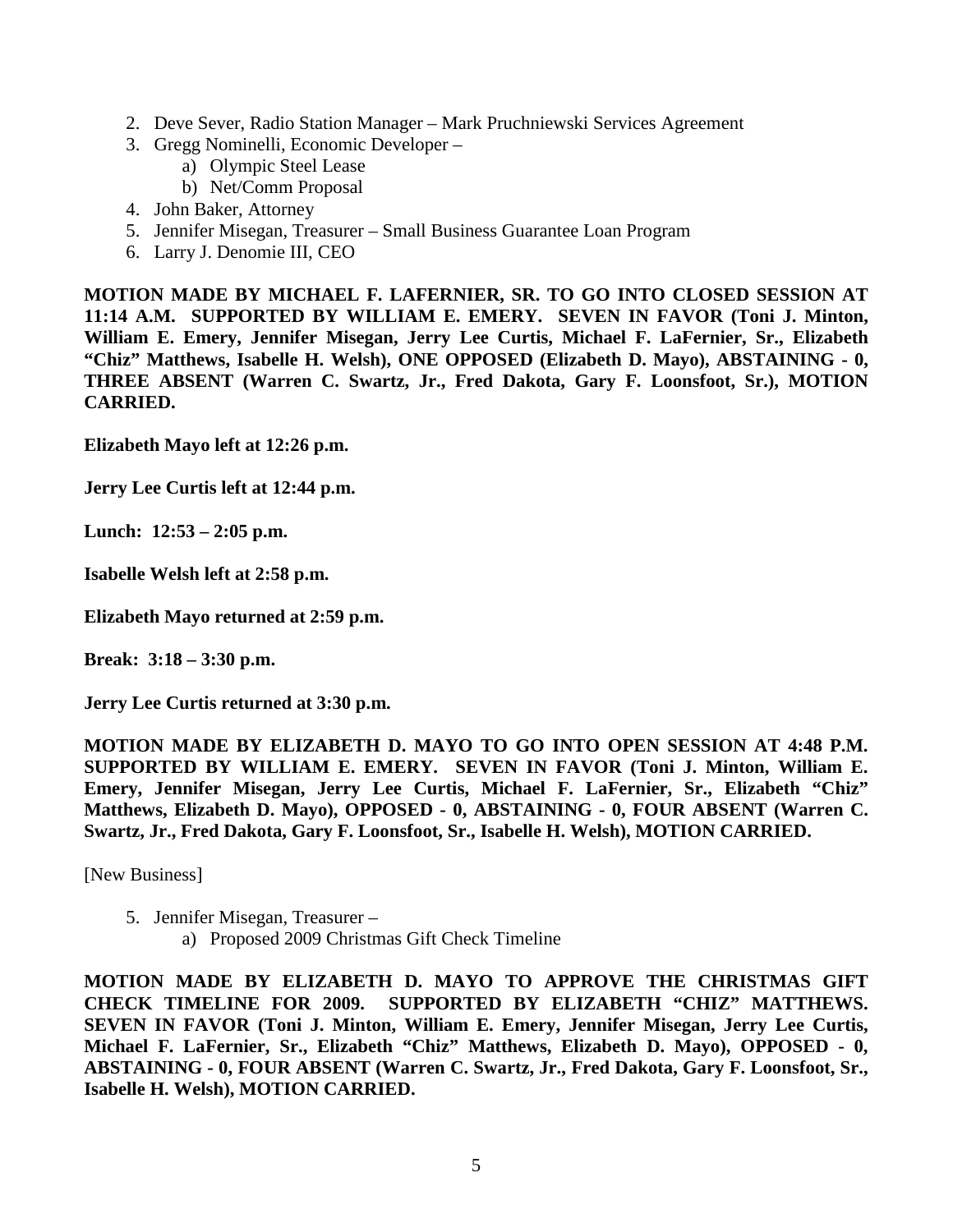b) Defined Roles of Executive Board Members – Jennifer requested the Executive Board list their duties, roles and responsibilities and bring to Council in a month.

## **Elizabeth Mayo left at 5:00 p.m.**

Mark Pruchniewski Services Agreement – August 28, 2009 to November 30, 2010 – Radio Stations play-by-play man during live broadcasts

**MOTION MADE BY MICHAEL F. LAFERNIER, SR. TO APPROVE THE MARK PRUCHNIEWSKI SERVICES AGREEMENT, ENDING NOVEMBER 30, 2010. SUPPORTED BY WILLIAM E. EMERY. SIX IN FAVOR (Toni J. Minton, William E. Emery, Jennifer Misegan, Jerry Lee Curtis, Michael F. LaFernier, Sr., Elizabeth "Chiz" Matthews), OPPOSED - 0, ABSTAINING - 0, FIVE ABSENT (Warren C. Swartz, Jr., Fred Dakota, Gary F. Loonsfoot, Sr., Elizabeth D. Mayo, Isabelle H. Welsh), MOTION CARRIED.**

Jennie Lynn Weiger Consultant Agreement to provide Title IV-E consulting services – November 2009 to September 2011

**MOTION MADE BY WILLIAM E. EMERY TO APPROVE THE JENNIE LYNN WEIGER CONSULTANT AGREEMENT FOR THE SOCIAL SERVICES DEPARTMENT FOR**  \$28,000.00. SUPPORTED BY ELIZABETH "CHIZ" MATTHEWS. SIX IN FAVOR (Toni J. **Minton, William E. Emery, Jennifer Misegan, Jerry Lee Curtis, Michael F. LaFernier, Sr., Elizabeth "Chiz" Matthews), OPPOSED - 0, ABSTAINING - 0, FIVE ABSENT (Warren C. Swartz, Jr., Fred Dakota, Gary F. Loonsfoot, Sr., Elizabeth D. Mayo, Isabelle H. Welsh), MOTION CARRIED.**

6. Larry Denomie III, CEO – Addition of Project HOPE (Helping Our People Envision) to WUPPDR CEDS List - a short-term live-in facility for those who are homeless or near homeless

**MOTION MADE BY JENNIFER MISEGAN TO APPROVE THE WUPPDR CEDS LIST ADDITIONS AS PRESENTED BY GREGG NOMINELLI. SUPPORTED BY MICHAEL F. LAFERNIER, SR. SIX IN FAVOR (Toni J. Minton, William E. Emery, Jennifer Misegan, Jerry Lee Curtis, Michael F. LaFernier, Sr., Elizabeth "Chiz" Matthews), OPPOSED - 0, ABSTAINING - 0, FIVE ABSENT (Warren C. Swartz, Jr., Fred Dakota, Gary F. Loonsfoot, Sr., Elizabeth D. Mayo, Isabelle H. Welsh), MOTION CARRIED.**

7. Vice President LaFernier – Helen Tollefson Request for Snow Plowing (she does not reside on the Reservation)

**MOTION MADE BY TONI J. MINTON TO DENY THE REQUEST OF HELEN TOLLEFSON FOR SNOWPLOWING PER THE POLICY. SUPPORTED BY ELIZABETH "CHIZ" MATTHEWS. FOUR IN FAVOR (Toni J. Minton, William E. Emery, Jerry Lee Curtis, Elizabeth "Chiz" Matthews), ONE OPPOSED (Michael F. LaFernier, Sr.), ONE ABSTAINING (Jennifer Misegan), FIVE ABSENT (Warren C. Swartz, Jr., Fred Dakota, Gary F. Loonsfoot, Sr., Elizabeth D. Mayo, Isabelle H. Welsh), MOTION CARRIED.**